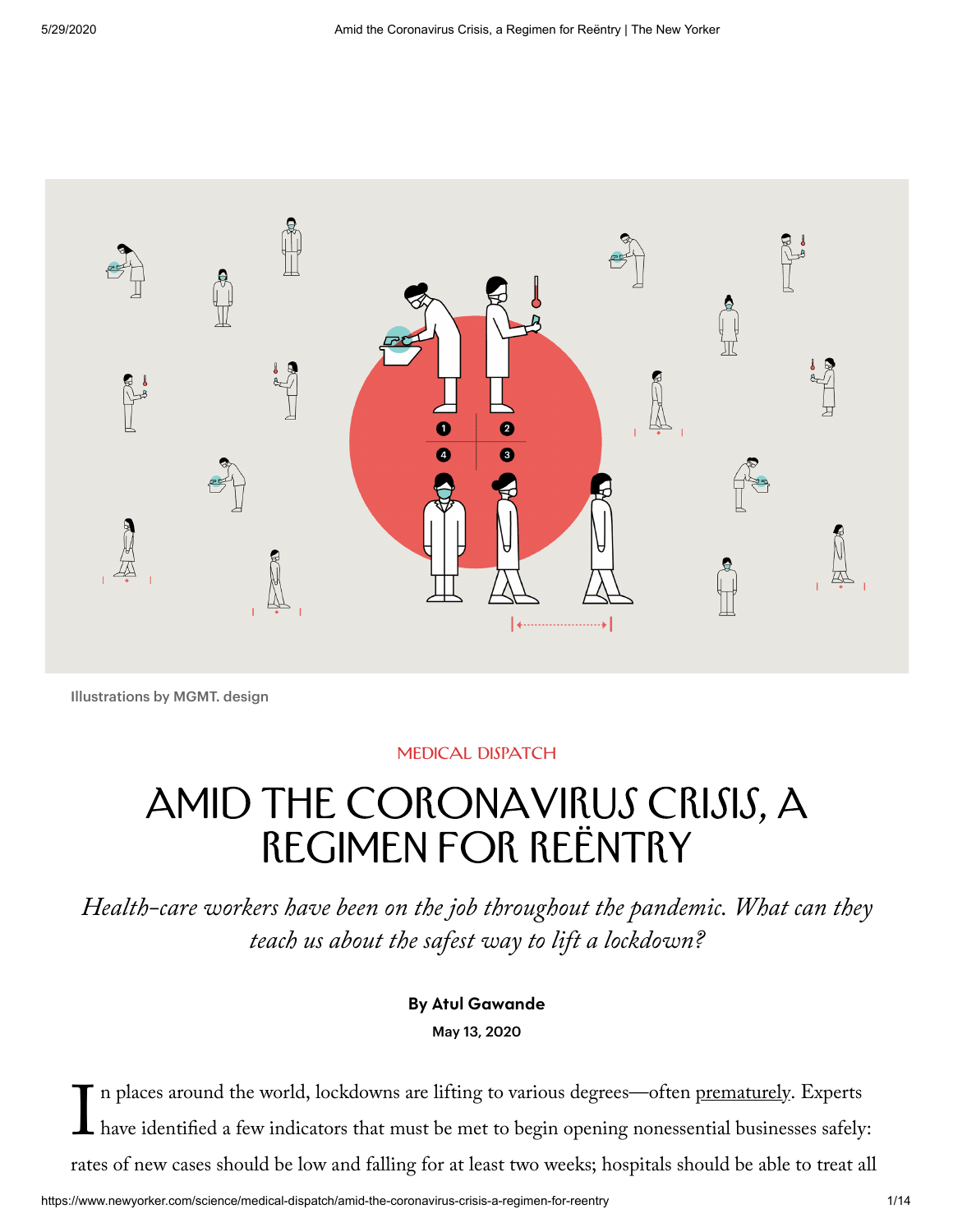## 5/29/2020 Amid the Coronavirus Crisis, a Regimen for Reëntry | The New Yorker

[coronavirus](https://www.newyorker.com/tag/coronavirus) patients in need; and there should be a capacity to test everyone with symptoms. But then what? What are the rules for reëntry? Is there any place that has figured out a way to open and have employees work safely, with one another and with their customers?

Well, yes: in health care. The Boston area has been a covip-19 hotspot. Yet the staff members of my hospital system here, Mass General Brigham, have been at work throughout the pandemic. We have seventy-five thousand employees—more people than in seventy-five per cent of U.S. counties. In April, two-thirds of us were working on site. Yet we've had few workplace transmissions. Not zero: we've been on a learning curve, to be sure, and we have no way to stop our health-care workers from getting infected in the community. But, in the face of enormous risks, American hospitals have learned how to avoid becoming sites of spread. When the time is right to lighten up on the lockdown and bring people back to work, there are wider lessons to be learned from places that never locked down in the first place.

The New Yorker's [coronavirus](https://www.newyorker.com/tag/coronavirus) news coverage and analysis are free for all readers.

These lessons point toward an approach that we might think of as a combination therapy—like a drug cocktail. Its elements are all familiar: hygiene measures, screening, distancing, and masks. Each has flaws. Skip one, and the treatment won't work. But, when taken together, and taken seriously, they shut down the virus. We need to understand these elements properly—what their strengths and limitations are—if we're going to make them work outside health care.

 $S_{t}^{t}$ tart with hygiene. People have learned that cleaning your hands is essential to stopping the transfer of infectious droplets from surfaces to your nose, mouth, and eyes. But frequency makes a bigger difference than many realize. A [study](https://www.ncbi.nlm.nih.gov/pubmed/11457626) conducted at a military boot camp found that a topdown program of hand washing five times a day cut medical visits for respiratory infections by forty-five per cent. <u>[Research](https://www.bmj.com/content/336/7635/77)</u> on the 2002 sars coronavirus outbreak found that washing hands more than ten times a day reduced people's infection rate by even more. Disinfecting surfaces [helps](https://www.cochranelibrary.com/cdsr/doi/10.1002/14651858.CD006207.pub4/full), too, and frequency probably matters, although I haven't found good research on this. The key, it seems, is washing or sanitizing your hands every time you go into and out of a group environment, and every couple of hours while you're in it, plus disinfecting high-touch surfaces at least daily.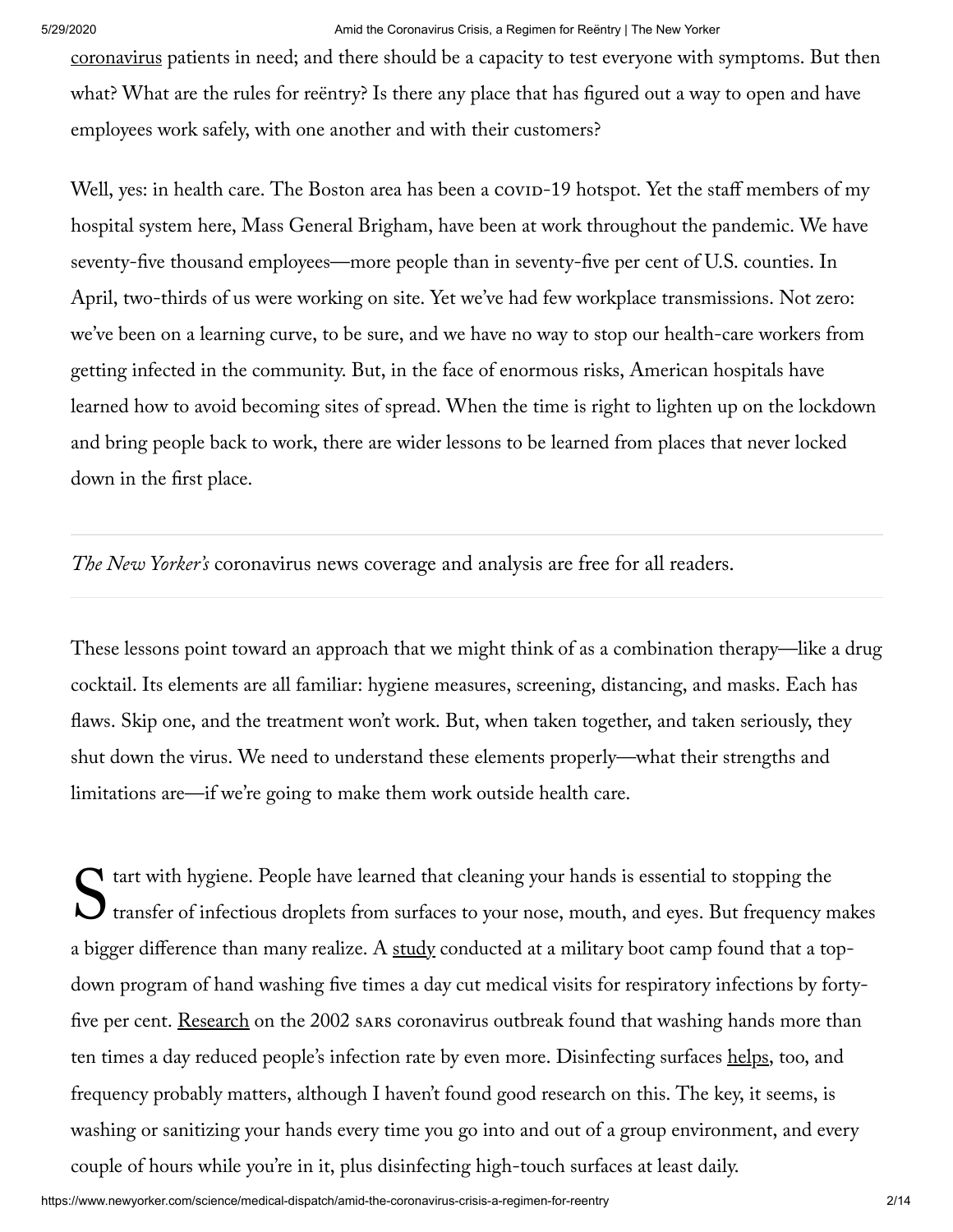That is not enough, however, because environmental transmission may account for as little as six per cent of  $\frac{\text{cov}}{19}$  infections.  $\frac{\text{SARS-CoV-2}}{2}$ , the virus that causes  $\frac{\text{cov}}{19}$ , spreads primarily through respiratory droplets emitted by infected people when they cough, sneeze, talk, or simply exhale; the droplets are then breathed in by others. (Loud talking has even been shown to generate measurably more droplets than quieter talking.) This is why physical distancing is so [important.](https://respiratory-research.biomedcentral.com/articles/10.1186/s12931-019-0970-9) We have all now learned the [six-foot](https://www.newyorker.com/news/q-and-a/the-vital-importance-of-isolation) rule for preventing transmission of contagion-containing droplets. In my hospital system, observers gently remind us to stand the prescribed distance apart on escalators and in the elevator line; we allow no more than four people on elevators that used to carry more than twenty (a nightmare at shift changes). We've turned as many internal meetings, patient visits, and team huddles as possible into video meetings, even if someone is right across the hall. When we can't avoid face-toface encounters, we've put up Plexiglas barriers and spaced our chairs and work stations farther apart.

The six-foot rule isn't some kind of infectious-disease law, however. There's no stop sign at six feet that respiratory droplets obey. Public-health guidelines, in fact, originally set the at-risk distance at three feet or less, based on theoretical models going back to the nineteen-thirties, simulation studies, and experience in previous outbreaks, such as a [1981 outbreak](https://www.ncbi.nlm.nih.gov/pubmed/6813733) of infectious meningitis in a Texas elementary-school classroom. That outbreak began in a cluster of five girls seated together on one side of the room. One infected the other four. Investigators later took measurements: the distance from one girl's seat to another was about two and a half feet. Close contact at lunchtime spread the Meningococcus bacteria to other children, who transmitted the disease in their classrooms. In all, thirty-one children became ill or were carriers, and the spread was mainly in two classrooms where the chair-to-chair distance was three feet or less.

Even then, it was already apparent that respiratory illnesses frequently travel farther. Past guidelines from the C.D.C. also cited a [1948 military](https://www.ncbi.nlm.nih.gov/pubmed/18856764) study in which almost fifty young men with confirmed Streptococcus infection—strep throat—were asked to cough, sneeze (with the help of a sneezing powder), and talk. Petri dishes and air samplers were placed at various distances to capture bacteria. All three activities dispersed contagion. Sneezing was the worst.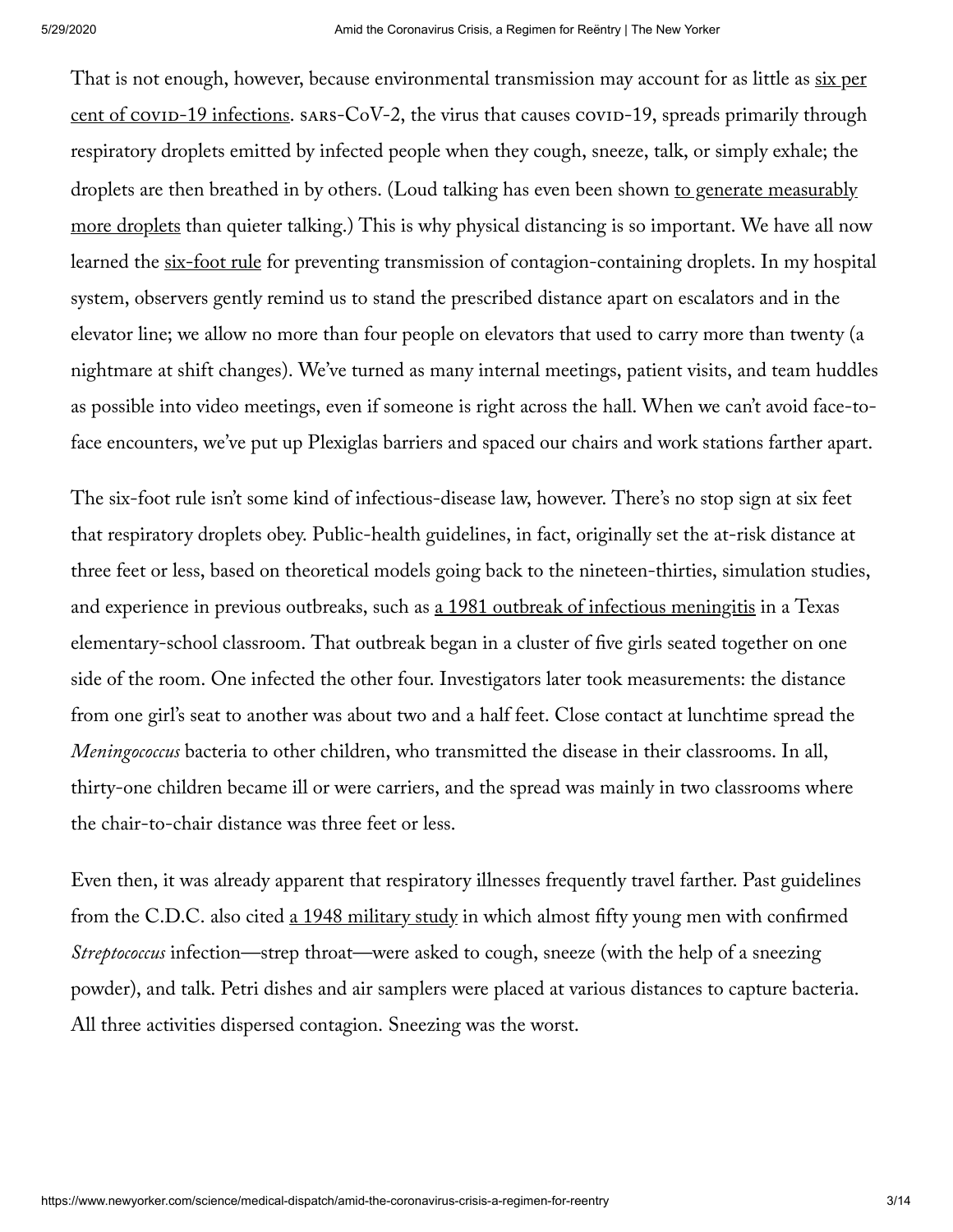

A study conducted at a naval base in the nineteen-forties found that germs were most commonly collected within a foot and a half of the sneezing subject, but in some cases they could travel much farther.

In the most common pattern, bacteria grew only on petri dishes placed on the floor a foot and a half from the sneezer. In ten per cent of cases, bacteria were captured only by the air samplers. In twenty per cent, no streptococci were recovered anywhere. But one recruit spewed large quantities of bacteria into petri dishes and air samplers almost ten feet away. "This subject," the report noted, "was really an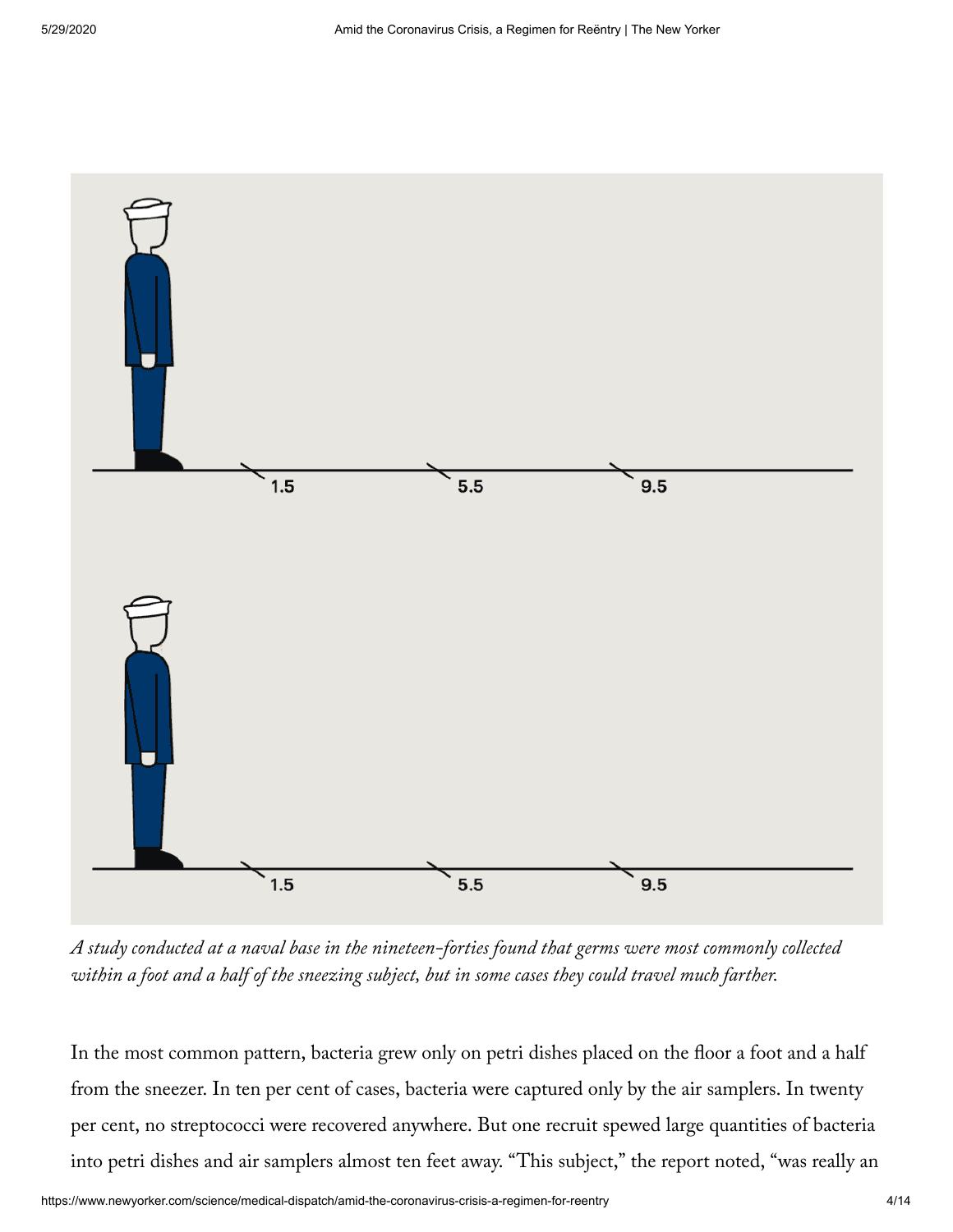5/29/2020 Amid the Coronavirus Crisis, a Regimen for Reëntry | The New Yorker

unusually good atomizer." They'd caught him at a time of particular infectivity. A few days later, he wasn't nearly as infectious anymore.

It has now become well recognized that, under the right conditions of temperature, humidity, and air circulation, forceful coughing or sneezing can propel a cloudburst of respiratory droplets more than [twenty](https://jamanetwork.com/journals/jama/fullarticle/2763852) feet. Yet it wasn't until the sars epidemic in 2002, after several cases documenting more distant spread, that authorities doubled the at-risk distance from three to six feet. In one case, a man with sars on a three-hour flight from Hong Kong to Beijing infected [twenty-two](https://www.nejm.org/doi/full/10.1056/nejmoa031349) people, five of whom died. The twenty-three passengers in the same row or the three rows in front of the index patient bore the highest risk: eight fell ill. So did the flight attendant for the patient's section. Extending the recommended distance made sense. But six feet was simply a choice guided by practicality. People seven rows away—around eighteen feet—developed sares, too.

We've seen similar events in the <u>current [pandemic](https://www.newyorker.com/tag/coronavirus)</u>. Take, for instance, the now infamous Skagit Valley Chorale practice, on March 10th, at a church in Washington State. It was pre-lockdown, but there'd been enough coronavirus news to lead the group to suspend the usual hugs and handshakes and to sit farther apart than usual. According to choir members who were present, no one seemed ill at the start of the rehearsal. No one coughed. The singing was as powerful as ever. And that may have been the problem. There was an index patient who had been experiencing cold-like symptoms for three days, which worsened after the rehearsal and led to a diagnosis of covid-19. According to <u>an [investigation](https://secure-web.cisco.com/16XgRc-3O_foN64UNN2sb3KVwnG2AY2Yb9_LcXieE14yH-s_cB9u06kShBDt7bGuh8nbHfej2A_Kn-09vP4voR-spoNGq95Zx6yU23N2YyVeIv2KYcpc9ufykqlWMItCOWak4CnbnEbapz-AlZ7E3tVQeY0G3i2DVDw5ciTsXd3PIdgPHZS81VtBf65a5Xm3sOtrhUgvMPTl8v9gJaBnzzsdOtoNoz5Wwudgawv-yYPdiIBU650OjYi7ffzuXoRkKBkSg_pJoBQ5ZwoWwy9LSQeZZIpDuwQCJxKjPBoPUGfpNcxMT1NuQHVIV49B4iXjv36a5hsbH4qXn9P4E-jp5ZSgoe2EJrsT7oi-_3okksREkinZsa7bbIDuzC8f73aG5/https%3A%2F%2Fwww.cdc.gov%2Fmmwr%2Fvolumes%2F69%2Fwr%2Fmm6919e6.htm%3Fs_cid%3Dmm6919e6_w)</u> by the Skagit County Public Health department, fifty-two of the sixty other choir members in attendance subsequently fell ill. Thirty-two choir members tested positive for  $\alpha$  covid-19. Two died.

https://www.newyorker.com/science/medical-dispatch/amid-the-coronavirus-crisis-a-regimen-for-reentry 5/14 -19 isn't actually crazy infectious. Measles is crazy infectious: for instance, in a 2008 outbreak in San Diego that began in a school where thirty per cent of students were unvaccinated, each infected child spread the virus to, on average, [eighteen](https://www.ncbi.nlm.nih.gov/pmc/articles/PMC5859952/) others—meaning that the disease has a "reproductive ratio," or R0, of eighteen. By comparison, a person with covid-19 will infect, on average, only two to three others out of all the people he or she encounters while going about ordinary life. Exposure time matters: we don't know exactly how long is too long, but less than fifteen minutes spent in the company of an infected person makes spread <u>[unlikely](https://www.cdc.gov/coronavirus/2019-ncov/php/public-health-recommendations.html)</u>. (For instance, among four hundred and forty-five people who were within six feet of a covip[-19 case](https://www.cdc.gov/mmwr/volumes/69/wr/mm6909e1.htm?s_cid=mm6909e1_w) for ten minutes or more, only two tested positive, both of whom had confirmed cases in their households.) But an R0 of two or three is more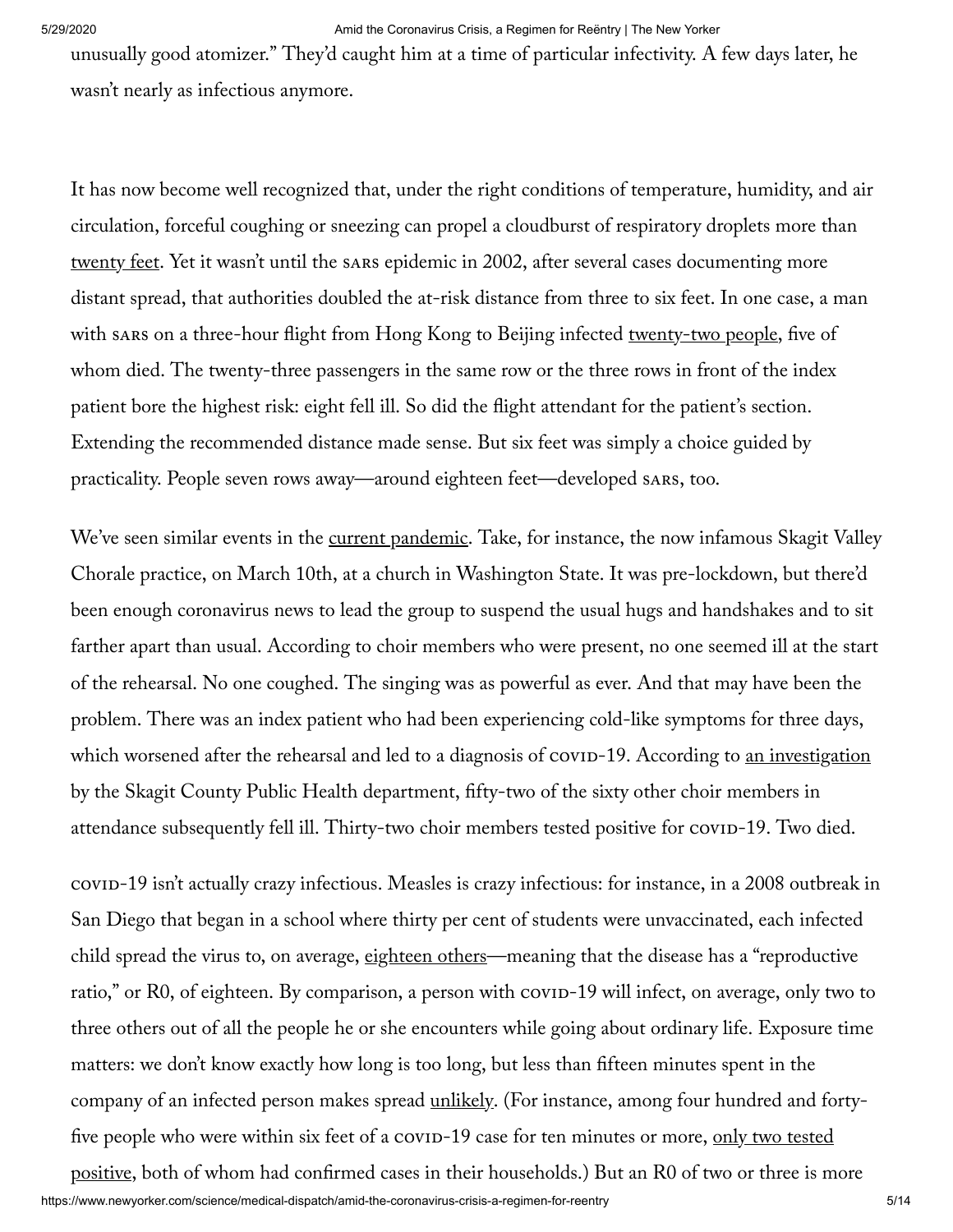than enough to cause a pandemic. Given an average incubation period of five days, a single unchecked case can lead, over two months, to more than twenty thousand infections and a hundred deaths. The six-foot rule goes a long way toward shutting down this risk. But there are clearly circumstances

where that is not sufficient. At the right point in the illness, under the right environmental and social conditions, one person can produce a disaster. In ninety minutes of choir practice, in a crowded church on a March day, with a woman at the height of infectivity, the R0 was in the dozens.

Hence the practices begun in Asia, and adopted by my health system, to institute <u>daily screening of all</u> [employees,](https://www.medrxiv.org/content/10.1101/2020.04.17.20069211v1.full.pdf) patients, and visitors for symptoms of covid-19. Anytime I want to enter a hospital building, I have to go to a Web site that I've bookmarked on my phone, log in with my employee identification, and confirm that I have not developed a single sign of the disease—a new fever, cough, sore throat, shortness of breath, loss of taste or smell, or even just nasal congestion or a runny nose. (Administrators could also have added a formal temperature check with an infrared touchless thermometer, but, although ninety per cent of symptomatic covid-19 patients eventually develop fevers, early on, fever is present <u>less than half the time</u>. So it's the mild symptoms that are most important to screen for.) A green pass on my phone indicates no symptoms and grants me access to the hospital. Otherwise, I can't work. In that case, the Web site directs me to call our occupationalhealth clinic and arrange for possible testing.

Testing when people have symptoms is important; with a positive result, a case can be quickly identified, and close contacts at work and at home can be notified. And, with a negative result, people can quickly get back to work and keep the hospital going. (Owing to false-negative test results, you are still required to wait until your fever has been resolved, and your symptoms have improved, for seventy-two hours.) Tests for people with symptoms are becoming increasingly available; this is no longer a problem for our hospital. Without these tests, people with symptoms have to self-quarantine for much longer—for at least seven days from the start of their symptoms and until they've been fever-free and with improving symptoms for seventy-two hours.

This self-screening is obviously far from foolproof. Anyone could lie. Nonetheless, in the first week of rollout, more than five hundred colleagues indicated through the Web site that they had symptoms. Through the first week of May, symptoms, often mild, prompted more than eleven thousand staff members to stay home and receive testing. Fourteen hundred of them tested positive for  $s$ ARS- $CoV-2$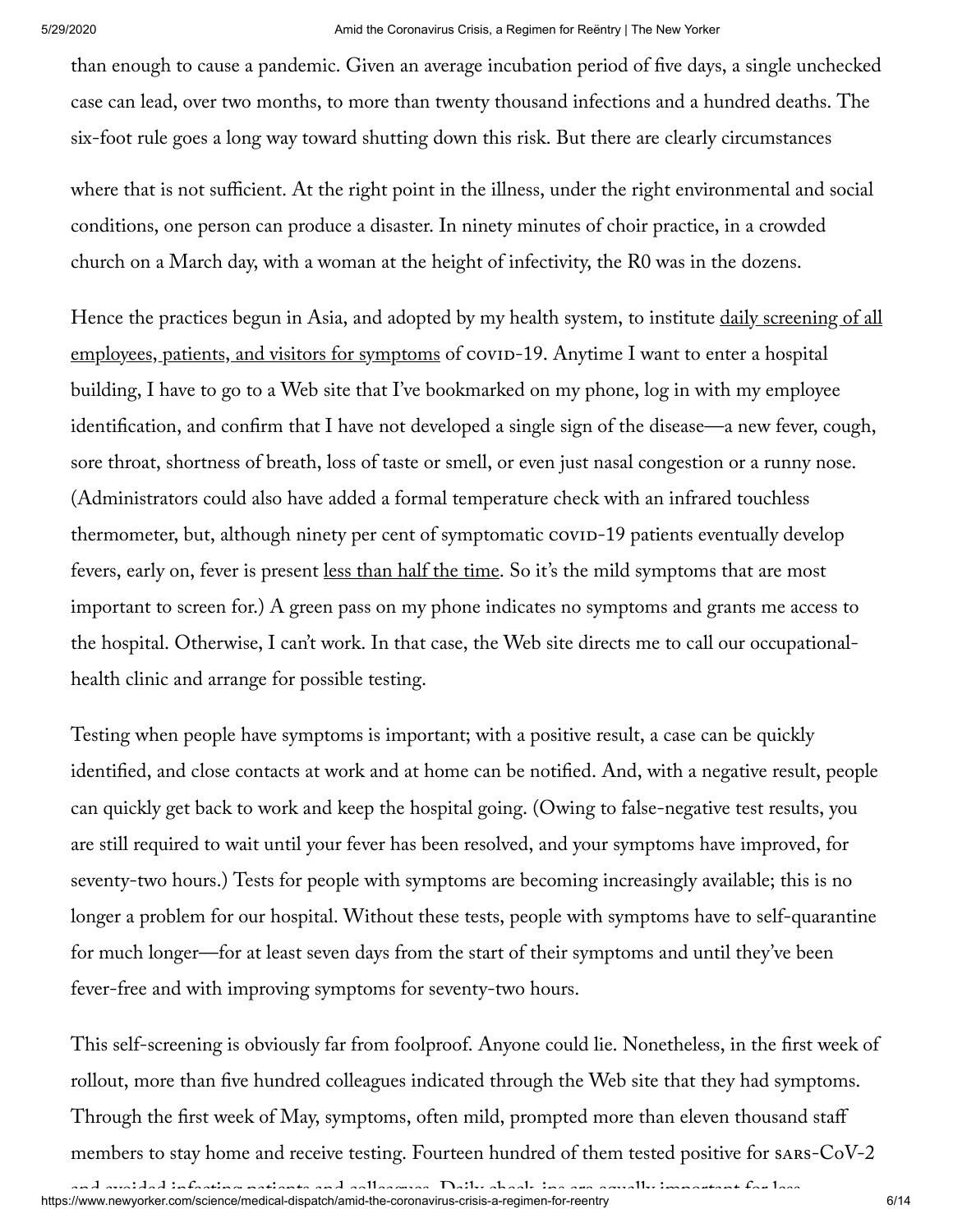5/29/2020 Amid the Coronavirus Crisis, a Regimen for Reëntry | The New Yorker and avoided infecting patients and colleagues. Daily check-ins are equally important for less measurable reasons: they send the right message. Embarrassingly, people in health care have often

seen calling in sick as a sign of weakness. Screening has changed that. Toughing it out is now a shameful act of disloyalty.

 $\sum_{t}$ ven the most scrupulous check-ins, however, can do only so much in this pandemic, because the sars-CoV-2 virus can make people infectious *before* they develop symptoms of illness. Studies now <u>[consistently](https://www.nature.com/articles/s41591-020-0869-5)</u> indicate that infectivity starts <u>before [symptoms](https://jamanetwork.com/journals/jamainternalmedicine/fullarticle/2765641) do</u>, that it peaks right around the day that they start, and that it declines substantially by five days or so. This is the pattern we see in influenza. But it's the opposite of the pattern we saw with the coronavirus that caused China's sares outbreak eighteen years ago. That virus had a low risk of transmission until after five days from the onset of symptoms, which made it easier to identify and isolate cases before others got infected. No large-scale lockdown was necessary. It seems that there are also plenty of people who are infected by the virus that causes covin-19 who never become symptomatic, especially children. So far, studies of transmission networks have not revealed such silent carriers to be a major source of spread. Nonetheless, patients who do not yet show symptoms, or have just begun to, are turning out to be important vectors of disease.

That's why we combined distancing with [masks](https://www.newyorker.com/news/q-and-a/the-vital-importance-of-wearing-masks-during-the-coronavirus-pandemic). They provide "source control"—blocking the spread of respiratory droplets from a person with active, but perhaps unrecognized, infection. Since March 25th, my hospital system has required all employees to wear disposable surgical masks. In early April, we began providing masks to all patients on-site. Patients pose a more controlled risk: they don't come and go every day. As cases have become widespread in the community, however, staff have been at increased risk of picking up the virus at home and then spreading it to patients and colleagues.

So how effective are surgical masks? A study published in *Nature* last month shows that, if worn properly and with the right fit, surgical masks are effective at **blocking ninety-nine per cent of the** respiratory droplets expelled by people with [coronaviruses](https://www.nature.com/articles/s41591-020-0843-2) or influenza viruses. The material of a double-layered cotton mask—the kind many people have been making at home—can block droplet emissions <u>as well</u>. And the sars- $CoV-2$  virus does not last long on cloth; viral counts drop <u>ninety-</u>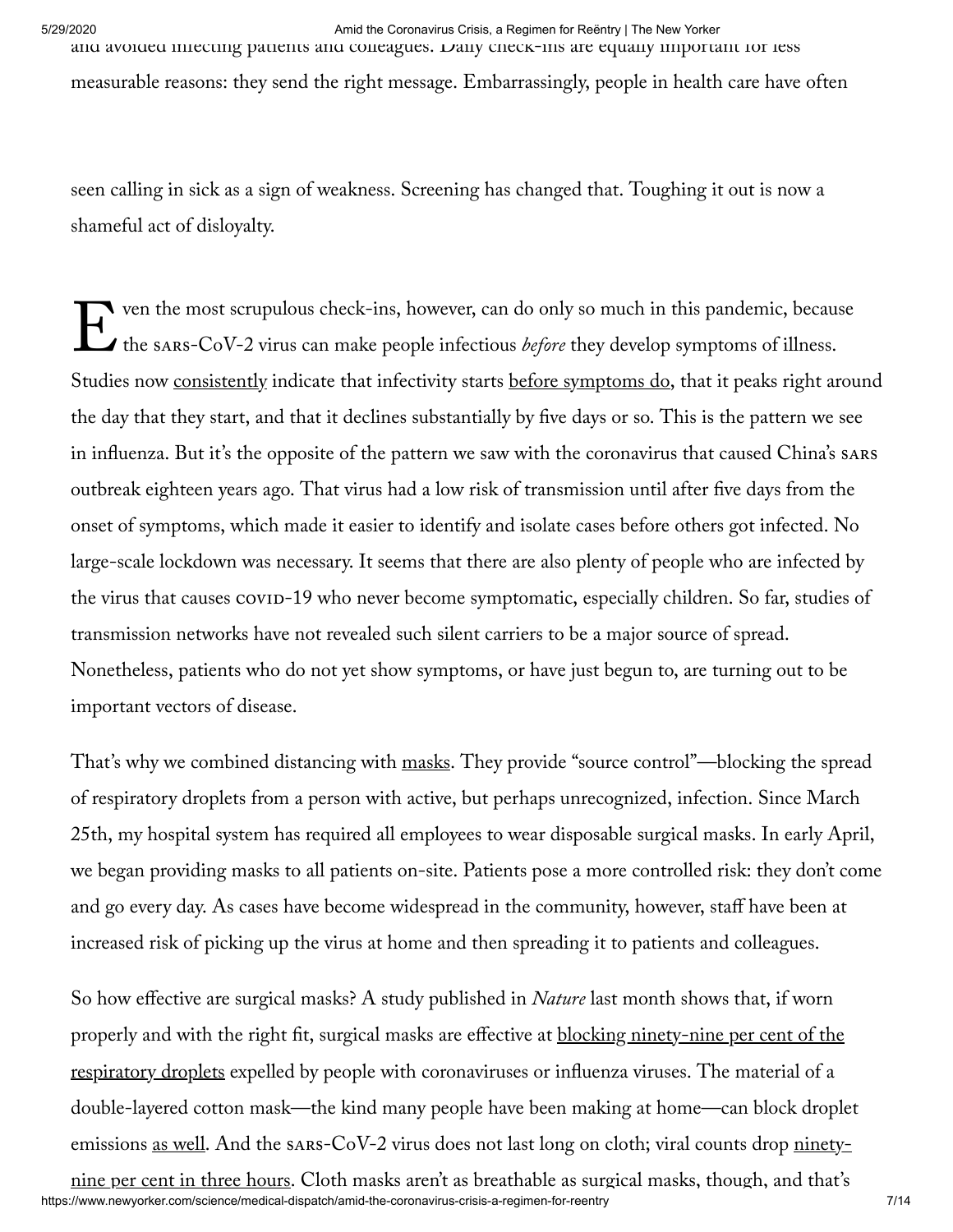important.

Surgical masks are made of a melt-blown polypropylene fibre fabric, which, under magnification, looks like cotton candy. Most of the filtration this material provides isn't from direct blockage but from an electrostatic charge applied to the fibre using a machine called, aptly enough, a corona charger. The static electricity captures viral particles the same way that a blanket in the dryer catches socks. This allows the material to breathe more freely. Cloth masks feel warm and smothering by comparison, and people tend to loosen them, wear them below their noses, or take them off more frequently. The fit of improvised masks is also more variable and typically much worse. A [comparison](https://www.ncbi.nlm.nih.gov/pmc/articles/PMC7108646/) <u>study</u> found that surgical masks did three times better than homemade masks at blocking outward transmission of respiratory viruses.

Don't ditch your T-shirt mask, though. A recent, extensive <u>[review](https://www.preprints.org/manuscript/202004.0203/v1)</u> of the research from an international consortium of scientists suggests that if at least sixty per cent of the population wore masks that were just sixty-per-cent effective in blocking viral transmission—which a well-fitting, twolayer cotton mask is—the epidemic could be stopped. The more effective the mask, the bigger the impact.

Cloth and surgical masks do not fit tightly. You can breathe air coming in around the sides. They are designed to safeguard others, not the wearer. The basic logic is: I protect you; you protect me. Benefit to the wearer may be limited, but it's likely not insignificant: laboratory research has found that surgical masks reduce inhalation of respiratory-droplet-size particles by about <u>[three-quarters](https://www.medrxiv.org/content/10.1101/2020.04.17.20069567v2.full.pdf)</u>. Twolayer cotton masks filter about half as much, on average, though a good fit can improve that considerably. Masks also prevent wearers from touching their noses and mouths. In a study of the sares epidemic in Hong Kong, people who wore masks in public frequently were half as likely to become <u>infected by the sares [coronavirus](https://wwwnc.cdc.gov/eid/article/10/4/03-0628_article)</u> as those who didn't.

There are masks specifically designed not only to protect others but also protect the wearer from infection: N95 respirators. These are masks that are designed to fit tightly around the nose and mouth, so that the air you breathe comes entirely through the mask, not around it. They use a filter material with a higher electrostatic charge that blocks at least ninety-five per cent of airborne particles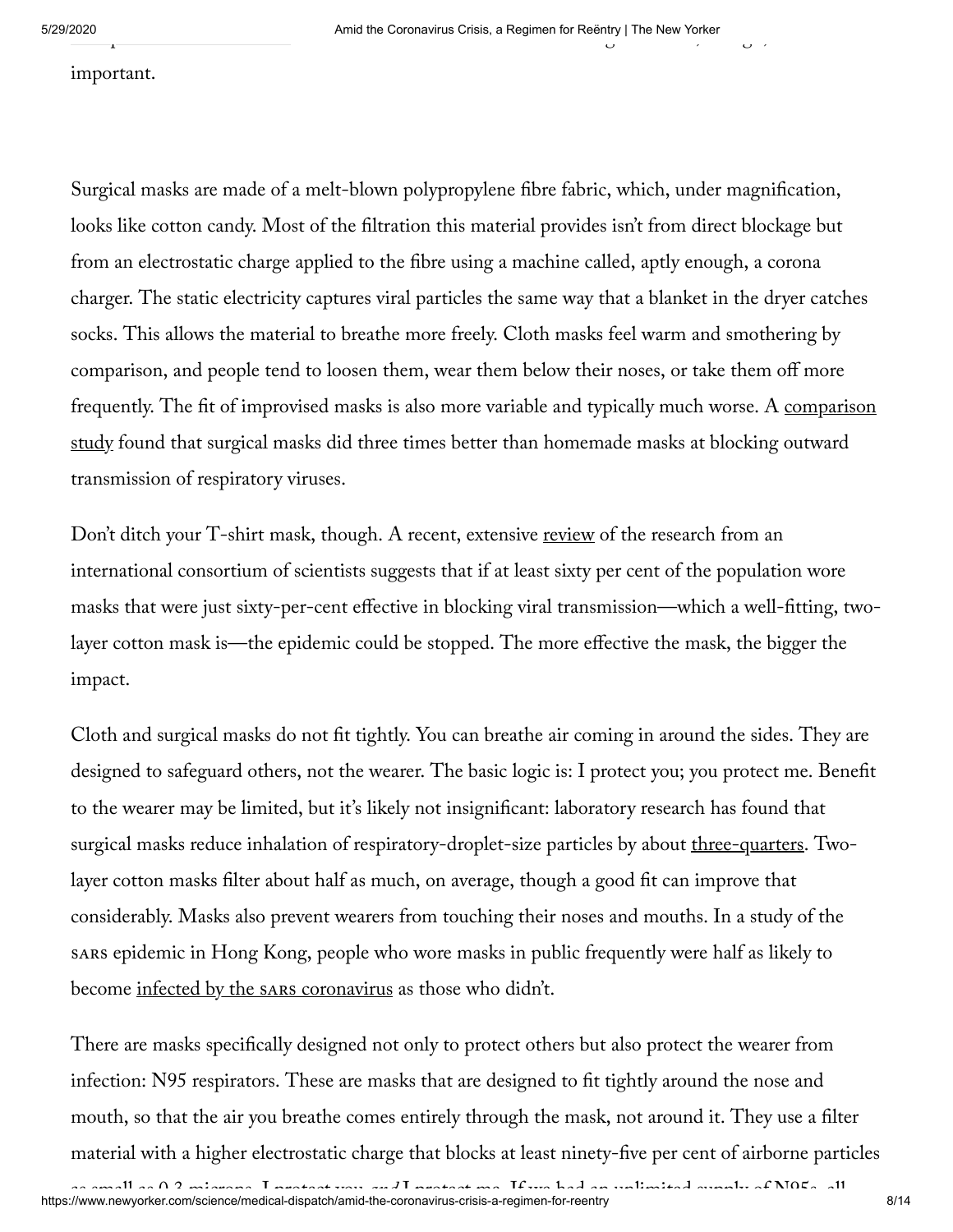5/29/2020 Amid the Coronavirus Crisis, a Regimen for Reëntry | The New Yorker

as small as 0.3 microns. I protect you and I protect me. If we had an unlimited supply of N95s, all health-care workers would wear them—indeed, lots of people would. But supplies are scarce even in

hospitals, so we reserve N95s for respiratory therapists, intensive-care staff on covin-19 units, and other clinicians whose work exposes them to high levels of airborne  $sars-CoV-2$ .

Even N95s aren't foolproof. The seal around the face is often imperfect. Your eyes remain a portal of entry for sars- $CoV-2$ , too. And breathing through an N95 all day is uncomfortable. Talking and being heard while wearing one is a challenge. So people usually prefer to use them for limited periods of time. There's a more comfortable but more sinister N95—the N95 with a valve. The valve makes exhalation easier by getting rid of outward filtration: I protect me; I expose you. These masks are designed for people working in industrial settings where the protection is against dust or asbestos, not viruses. Some cities have, rightly, [banned](https://www.mercurynews.com/2020/04/22/coronavirus-bay-area-mask-order-takes-effect-wednesday-heres-what-you-need-to-know/) the use of those masks during the pandemic.

Evidence of the benefits of mandatory masks is now overwhelming. Our hospital system would not be able to stop viral spread without them. But will supplies keep up? Factories are increasing production of both surgical masks and N95s as rapidly as possible, but they don't come close to meeting health-care workers' needs, let alone supplying the general public, and they won't for months to come. It should therefore be no surprise that foreign factories have prioritized meeting their own countries' needs, often under government edict, and the world is fighting over what's left.

In order to stretch our supplies, our hospital now limits workers to just a mask a day. We've also found ways to decontaminate masks for reuse. That hasn't been easy: if a disinfectant gets a mask wet, the electrostatic charge is lost. A major breakthrough was the development of a [hydrogen-peroxide](https://www.bostonglobe.com/2020/04/11/nation/massachusetts-hospitals-will-get-n95-mask-decontamination-free/) decontamination system by Battelle, a nonprofit research institute in Columbus, Ohio. Battelle's machine creates hydrogen-peroxide vapor that, testing shows, maintains mask filtration, potentially for up to twenty cycles. The costs run to more than three dollars a mask—too much for regular surgical masks, but acceptable for N95s. And the system can decontaminate eighty thousand N95s a day, enough for high-risk health-care workers in hospitals across our entire region. The cleaning system consists of six air-tight twenty-foot shipping [containers](https://www.bostonglobe.com/2020/04/02/metro/boston-hospitals-getting-game-changer-machine-that-sterilizes-80000-protective-masks-day/). One of them now sits in a parking lot in a Boston suburb.

https://www.newyorker.com/science/medical-dispatch/amid-the-coronavirus-crisis-a-regimen-for-reentry 9/14 Domestic production of masks in the U.S. has been delayed by inadequate federal support and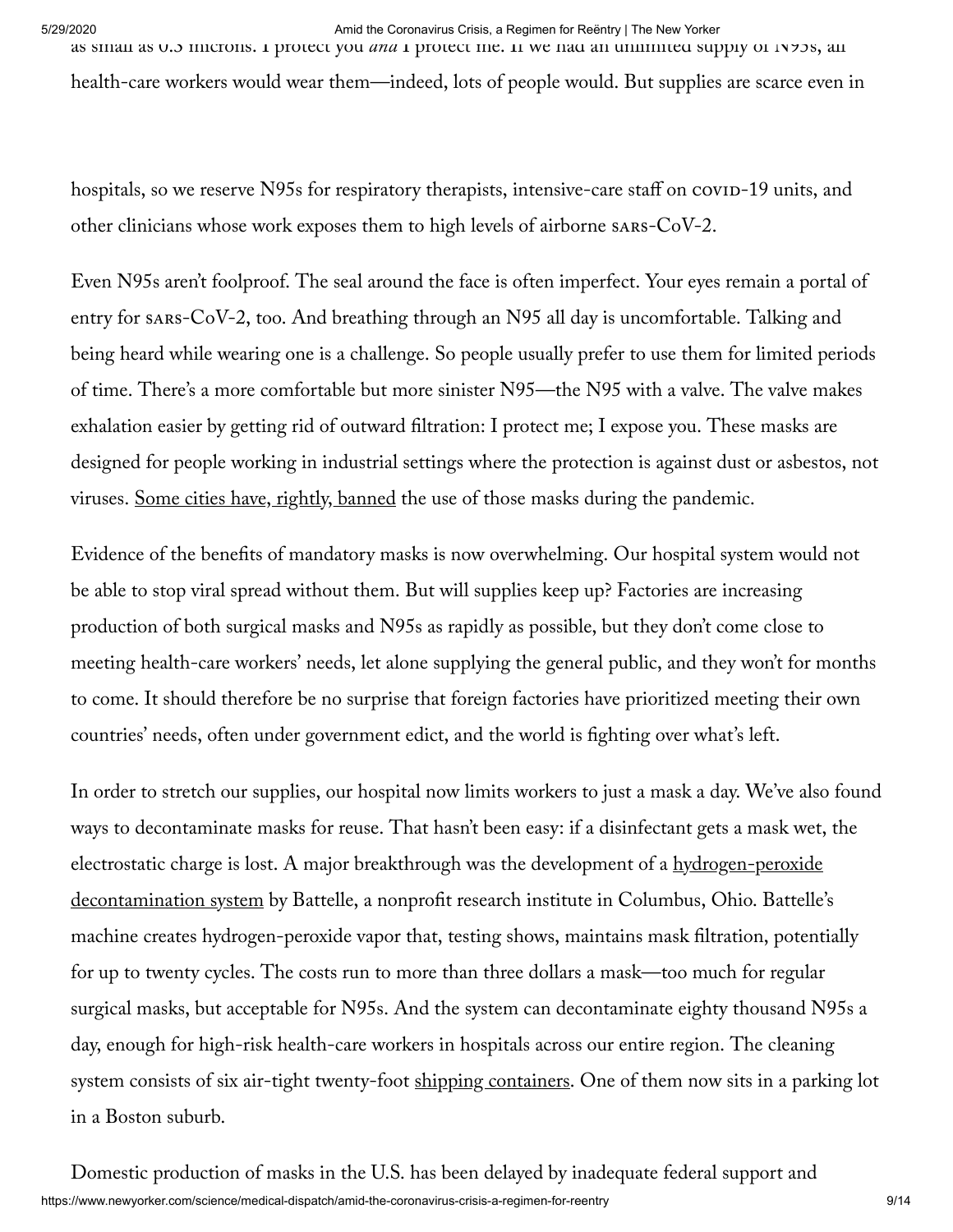coördination, but it is nonetheless ramping up. For instance, Joanna Newton, a pediatric hematologist and oncologist, spearheaded a collaboration among a group of institutions—including ExxonMobil, , and Georgia Tech's Global Center for Medical Innovation—to reduce the bottlenecks in the

supply chain and create reusable N95 masks. She explained to me that although American production of medical masks has largely shifted abroad, the melt-blown-fibre fabric is produced domestically for lots of other things: diapers, air-conditioning filters, disinfectant wipes, vacuum-cleaner bags, acoustic insulation in automobiles. Her coalition has persuaded several idled manufacturers to help churn out mask fabric. That has required costly investments in retooling and training, but they're now producing enough material for a hundred and twenty million face masks per month.

 $\mathbf{M}^{\scriptscriptstyle\mathrm{y}\scriptscriptstyle\mathrm{b}}_{\scriptscriptstyle\mathrm{an}}$ y hospital system's four-part combination strategy has been in place for a month and a half, and we have increasingly strong evidence that it works. Michael Klompas, my hospital's leader for infection prevention, tracks all new covid-19 diagnoses among admitted patients. (We've averaged more than a thousand suspected and confirmed  $covID-19$  patients a day for most of the past month.) The patients he worries about most are those who are diagnosed more than four days after admission for unrelated complaints, and who haven't had any cases in their households, suggesting that they could have been infected *in* the hospital. "I can count those patients on one hand," he said. Every health-care worker who gets infected is extensively interviewed. Many have an unknown source. But when there is an identified source, it is overwhelmingly in the community, usually the family, he said. "We certainly have a subset of cases that we can attribute to a patient or a co-worker. Those cases are diminishing."

In tracking our health-care workers who have tested positive, Klompas has looked for correlations with high-risk hospital assignments, and he's found none. What seems to matter isn't where you work in the hospital—say, in the covid-19 unit—but where you live. Workers who test positive are more likely to have a home Zip Code in known hot spots—such as Chelsea, a town across the river from Boston, where [intergenerational](https://www.bostonglobe.com/2020/04/17/business/nearly-third-200-blood-samples-taken-chelsea-show-exposure-coronavirus/) housing is common and where random testing has found a <u>thirty-</u> per-cent infection rate.

The four pillars of our strategy—hygiene, distancing, screening, and masks—will not return us to normal life, but, when signs indicate that the virus is under control, they could get people out of their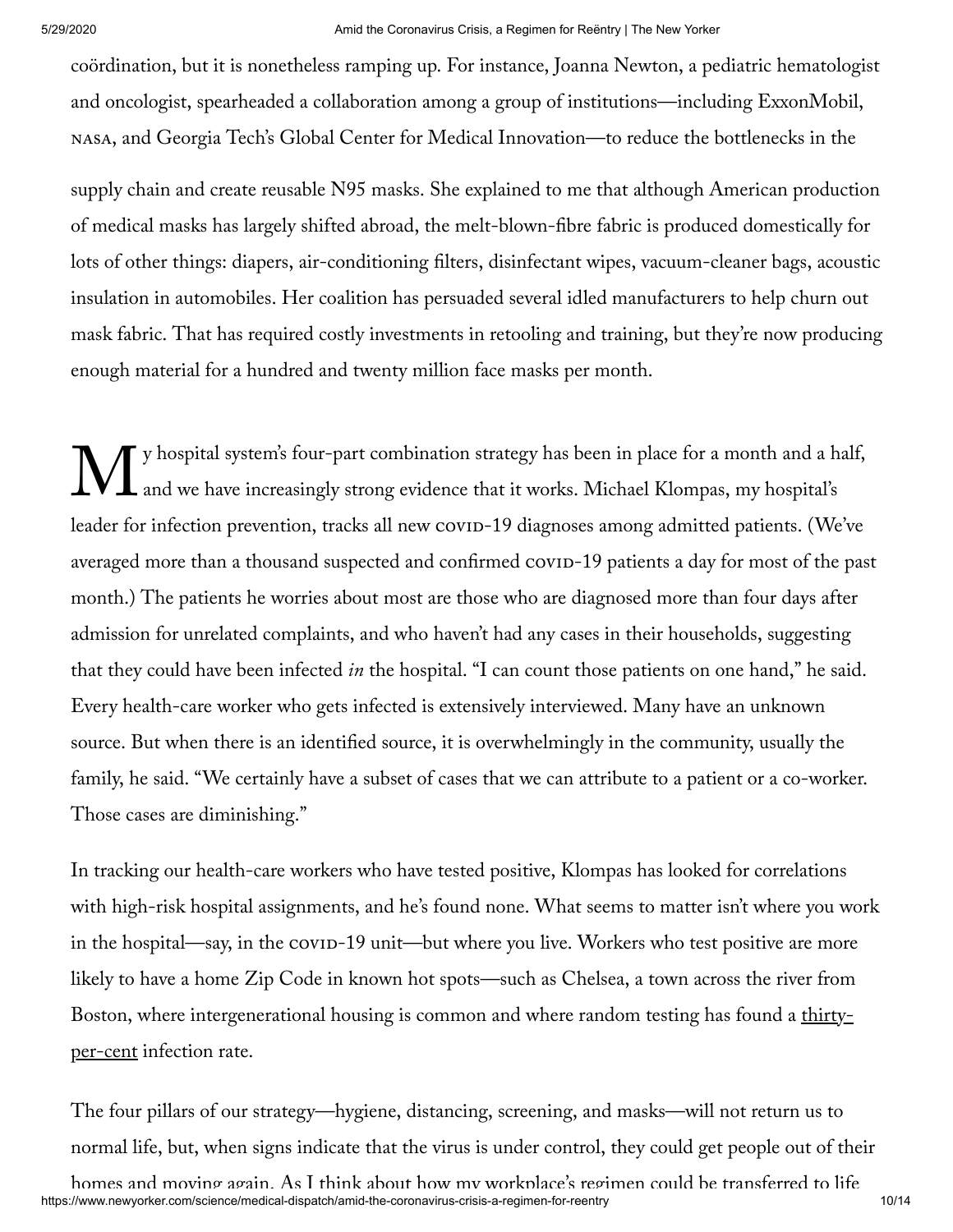outside the hospital, however, I have come to realize that there is a fth element to success: culture. It's one thing to know what we should be doing; it's another to do it, rigorously and thoroughly.

My eighty-three-year-old mother lives in a senior-living community called Lasell Village, not far from my home. It has two hundred and fifty residents, nearly two hundred staff members, and three levels of care, from independent living to twenty-four-hour skilled nursing. Initially, the leadership implemented three of the four measures of the plan used at my hospital: hygiene, distancing, and screening. They put up hand-sanitizer dispensers and secured enough disinfectant to wipe down every door handle and high-touch surface multiple times per day. They banned family visitors (like me) and asked residents to stay in their apartments or in outdoor walking spaces. The dining room was closed, and meals were delivered to residents' doors. Temperature and symptom checks were instituted at the entrance for all, which resulted in many personnel going into self-quarantine.

But it was not enough. An outbreak occurred in a housing unit for disabled residents. Four of the eight residents there became infected, possibly by a staff member who subsequently tested positive for -19. All four died. The week that my health system mandated masks, Lasell Village began requiring its staff to wear them, too, although because of a shortage of surgical masks, most employees got only one per week, plus a backup cloth mask. A few days later, residents and local nonprofits had sewed enough cloth masks to distribute one to every resident as well.

"I wake up every night worrying," Anne Doyle, the president of Lasell Village, told me. "The tiniest little decisions have consequences"—such as how to triage the dwindling supply of hand sanitizer. But the worry that keeps Doyle up most nights isn't logistics, she told me, though they are an unending struggle. It's culture—how people live and work together every day.

In hospitals, we have had to learn how to bring the stringent antiseptic standards of the operating room into the professional culture of other parts of our institutions. This requires absorbing the detailed practices that keep us from transmitting germs in a given setting—like the rule at the operating table that, once you're scrubbed in, you never let your hands fall below your waist. Even more, this requires developing norms about how to address lapses in rules, so you can comfortably call one another out when you see a standard slipping and still enjoy working together. This isn't simple; I've seen surgical colleagues in the hallway pop their masks down below their noses to talk, which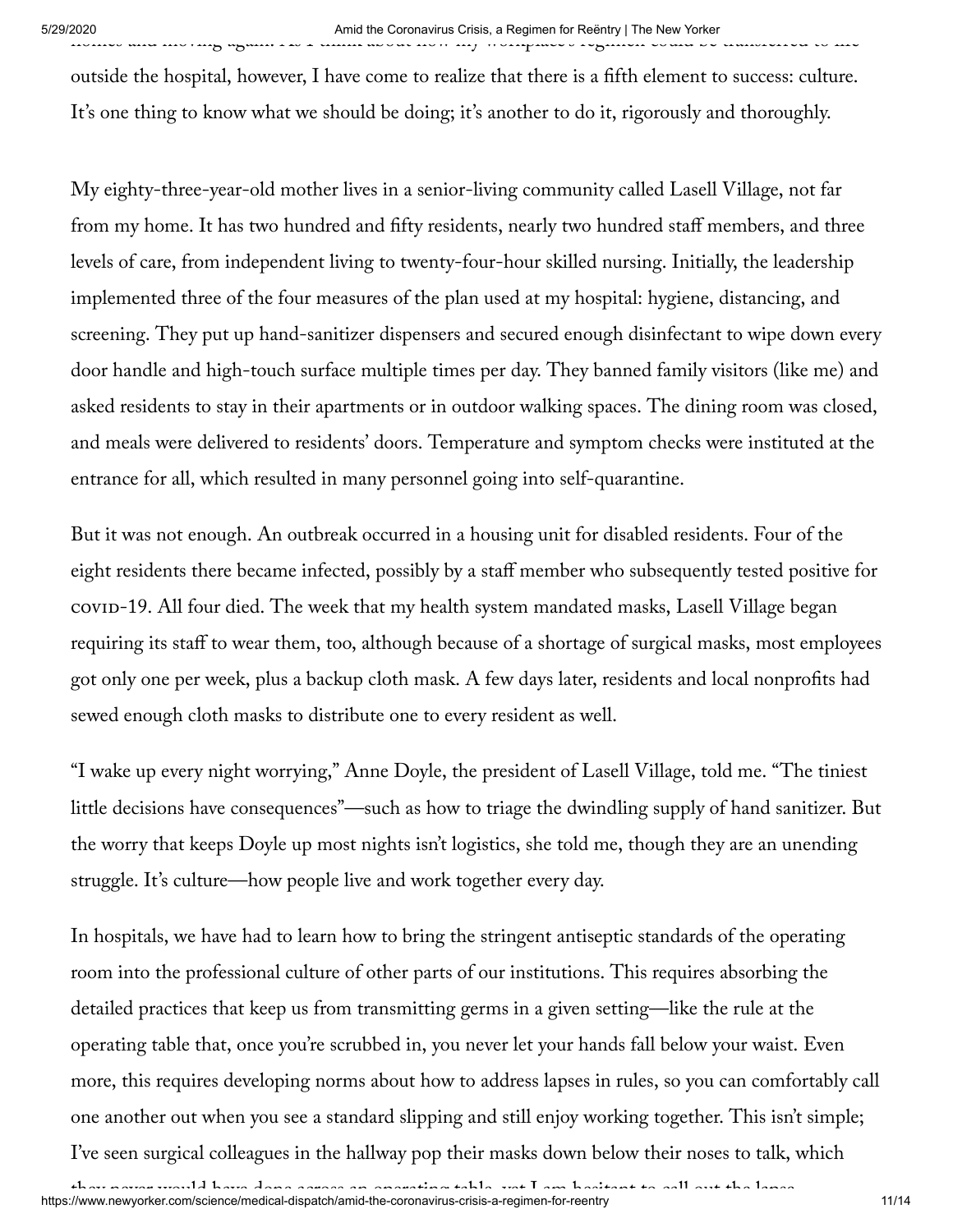5/29/2020 Amid the Coronavirus Crisis, a Regimen for Reëntry | The New Yorker they never would have done across an operating table, yet I am hesitant to call out the lapse.

Culture is the fth, and arguably the most difficult, pillar of a new combination therapy to stop the coronavirus. People tend to focus on two desires: safety and freedom; keep me safe and leave me

alone. What Doyle says she needs her people—both staff and residents—to embrace is the desire to keep others safe, not just themselves. She needs them to say, "I'm worried about my sore throat, and I am going to stay home." Or "I am O.K. with being reminded to pull my mask up." That is the culture of the operating room. It's about wanting, among other things, never to be the one to make someone else sick.

At Lasell Village, Doyle is doing what she can to create cultural change under pressure. She has made sure that all her staff has enough paid sick time. "Most people have a ton of sick days. For those who don't, we make it clear that we'll top up whatever they have in order for them to adhere to precautions around the coronavirus," she said. She's worked to foster an atmosphere in which everyone will take a runny nose seriously. Residents, however, often have outside aides. When it became clear to Doyle that these aides weren't necessarily getting adequate support, she had her team track them down, and made sure they had masks and training. In March, feeling flu-like symptoms, Doyle set an example by putting herself into self-quarantine. Her symptoms worsened, and it was a full three weeks until she was able to be tested and to return to work.

Every day, there's a new problem to solve, and she asks employees and residents alike to figure out how to rise to the challenge. "When you have a community that cares about each other, then people are interested in adhering [to the guidelines] for other people," Doyle told me. All the effort appears to be making a difference. The frequency of cases among residents fell substantially after the initial outbreak. Lasell Village went from five cases per week down to two and then one.

 $\int_{0}^{\text{h}}$ he combination therapy isn't easy. It requires an attention to detail that simply staying in lockdown does not. But, during the crisis, people everywhere have shown an astonishing capacity to learn from others' successes and failures and to rapidly change in response. There is still much more to learn, such as whether we can safely work at less than six feet apart if everyone has masks on (the way nurses and patients do with one another) and for how long. But answers will come only through commitment to abiding by new norms and measuring results, not through wishful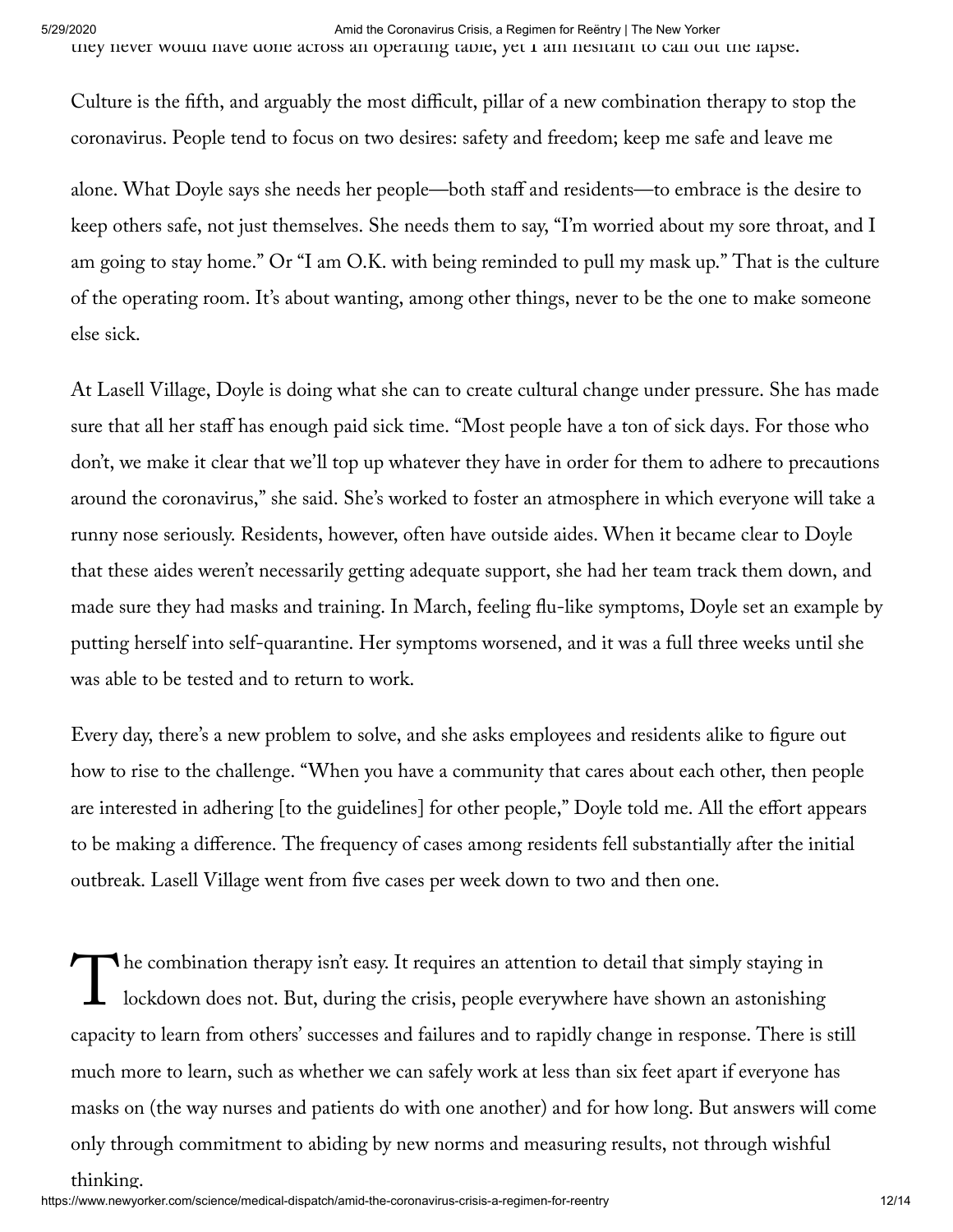.<br>ب

As political leaders push to reopen businesses and schools, they are beginning to talk about the tools that have kept health-care workers safe. The science says that these tools can work. But it's worrying

how little officials are discussing what it takes to deliver them as a whole package and monitor their [effectiveness.](https://www.nytimes.com/2020/04/24/us/coronavirus-georgia-oklahoma-alaska-reopen.html) On April 24th, as the first states began relaxing restrictions, the *Times* ran a picture of  $\underline{a}$ barber in a suburb of Tulsa, Oklahoma, mask askew, nose poking out, clipping the hair of an unmasked customer. The week before, the county had experienced ninety-one new coronavirus cases and five deaths, an increase from the prior week. The government had no formal plan for surveillance testing to look for early signs of failure. Many leaders didn't even seem interested. President Trump has sought to compel meatpacking plants to stay open, even though thousands of workers have been infected by covid-19. He has encouraged protesters to flout public-health guidelines, and seems to consider it embarrassing to set the example of wearing a mask—even as the virus became the country's top cause of weekly deaths in [mid-April](https://www.cdc.gov/nchs/nvss/vsrr/covid19/index.htm) and then penetrated the White House. This is about as far as you can get from instilling the culture of the operating room.

Still, regardless of what model politicians set, more and more people are figuring out how to do what has worked in health care, embracing new norms just as we accepted social distancing. We see proof of a changing culture every time we step out and find a neighbor in a mask. Or when we spend time to make our own fit better. Or when we're asked whether we have any concerning symptoms today. Or when we check to see whether the number of covid-19 cases in our community has dropped low enough to warrant reëntry. If we stick to our combination of precautions—while remaining alert to their limitations—it will.

## More Medical Dispatches

- Surviving a severe coronavirus infection is hard. So is [recovering](https://www.newyorker.com/science/medical-dispatch/the-challenges-of-post-covid-19-care?itm_content=footer-recirc).
- Some hospitals have postponed cancer surgeries because of the coronavirus crisis. How do doctors assess urgency during a [pandemic](https://www.newyorker.com/science/medical-dispatch/for-now-we-wait-postponing-cancer-surgery-during-the-coronavirus-crisis?itm_content=footer-recirc)?
- It is not too late to go on the offense against the coronavirus. This  $\frac{five-part}{$ [public-health plan](https://www.newyorker.com/science/medical-dispatch/its-not-too-late-to-go-on-offense-against-the-coronavirus?itm_content=footer-recirc) may be the key.